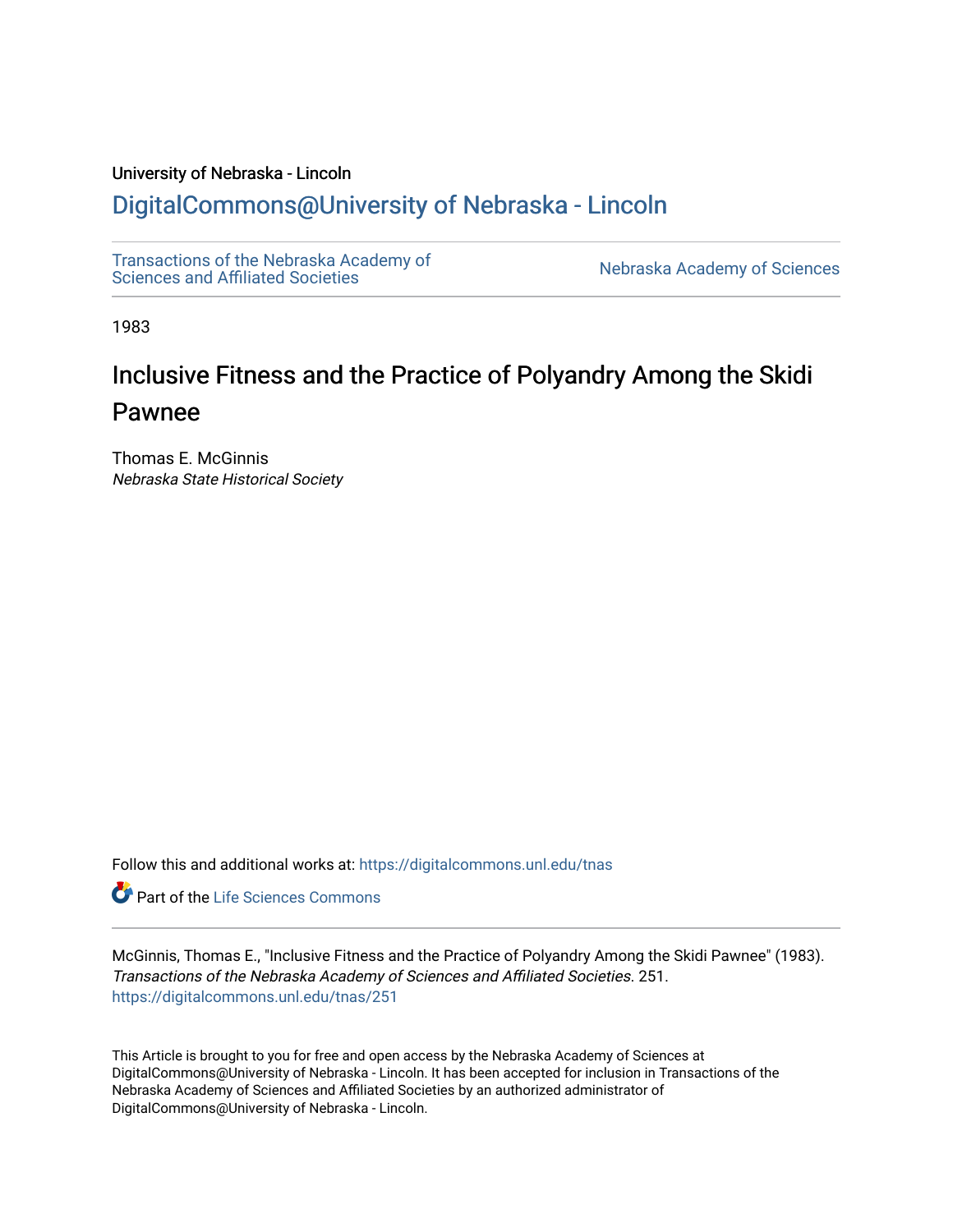## **ANTHROPOLOGY**

### **INCLUSIVE FITNESS AND THE PRACTICE OF POLYANDRY**

**AMONG THE SKIDI PAWNEE** 

Thomas E. McGinnis

Nebraska State Historical Society 1500 R Street Lincoln, Nebraska 68508

The ethnohistorical record of the practice of polyandry among the Skidi Pawnee of the 19th century is examined from the perspective of the inclusive fitness model. The practice of temporary polyandry may have allowed males to maximize their inclusive fitness by insuring high paternity certainty. Younger brothers and nephews may have guarded the wives of older male relatives to prevent the wives from bearing children of unrelated males.

t t t

Temporary polyandry was practiced among the Skidi Pawnee of the 19th century. The "inclusive fitness" model (Hamilton, 1964a and 1964b) is a possible explanation for the practice and social structure of the polyandrous mating system. Hamilton's notion of inclusive fitness is defined by Irons  $(1979:17)$  as "a measure of an individual's genetic representation in descending generations. It takes into account both an individual's own reproduction and that of relatives who share some of the individual's genes." An individual can make a genetic contribution to the next generation by investing in its own offspring or in the offspring of relatives. An investment is anything done to increase the offspring's chance of surviving (Trivers, 1974:249). Investment in a relative's offspring is referred to as an altruistic act. To be adaptive, the investment or cost (C) of an altruistic act must be less than the benefit (B) received as a result of that act. This can be expressed mathematically as  $(B_s - C_s) + r (B_k - C_k) > 0$ . "Where  $B_s$ and  $C_s$  are the benefits and costs to self,  $B_k$  and  $C_k$  are the benefits and cost to the related individual, and r is the coefficient of relatedness between the two individuals" (Irons, 1979 :25). For a more complete discussion of Hamilton's inclusive fitness model, see West Eberhard (1975).

Polyandry has been traditionally defined as the marriage of one woman to two or more men. **In** a critical review and

discussion of traditional theories of polyandry, Berte (1977) divided the anthropological discussions of polyandry into the following three basic types:

- 1. Unilineal evolutionary schemes which tend to be primarily descriptive and largely speculative, and which use polyandry as an element in their construction.
- 2. Particularistic causal explanations that invoke factors, or a combination of factors, such as sex ratio biases, lineality, ecological stress, economic constraints, etc., to explain the situational occurrence of polyandry.
- 3. Structural explanations of polyandry that interpret the phenomenon as an inherent feature of the overall social organization of the society or family unit.

An empirical test of the inclusive fitness model as it related to Tibetan fraternal polyandrous marriages was conducted by Beall and Goldstein (1981). They concluded:

... that Tibetan fraternal polyandry does not appear to enhance the (individual or inclusive) fitness of the individuals who practice it and in fact seems to entail significant reproductive sacrifice, i.e., can perpetuate mating systems that decrease the individual and inclusive fitnesss of the individuals who practice it.  $^{\prime\prime}$ 

This finding by Beall and Goldstein started a debate in the anthropological literature. Abernethy's (1981) review of Tibetan fraternal polyandry criticizes Beall and Goldstein for using the mean number of children born instead of the mean number of surviving children in their calculations. After substituting the mean number of surviving children, the advantage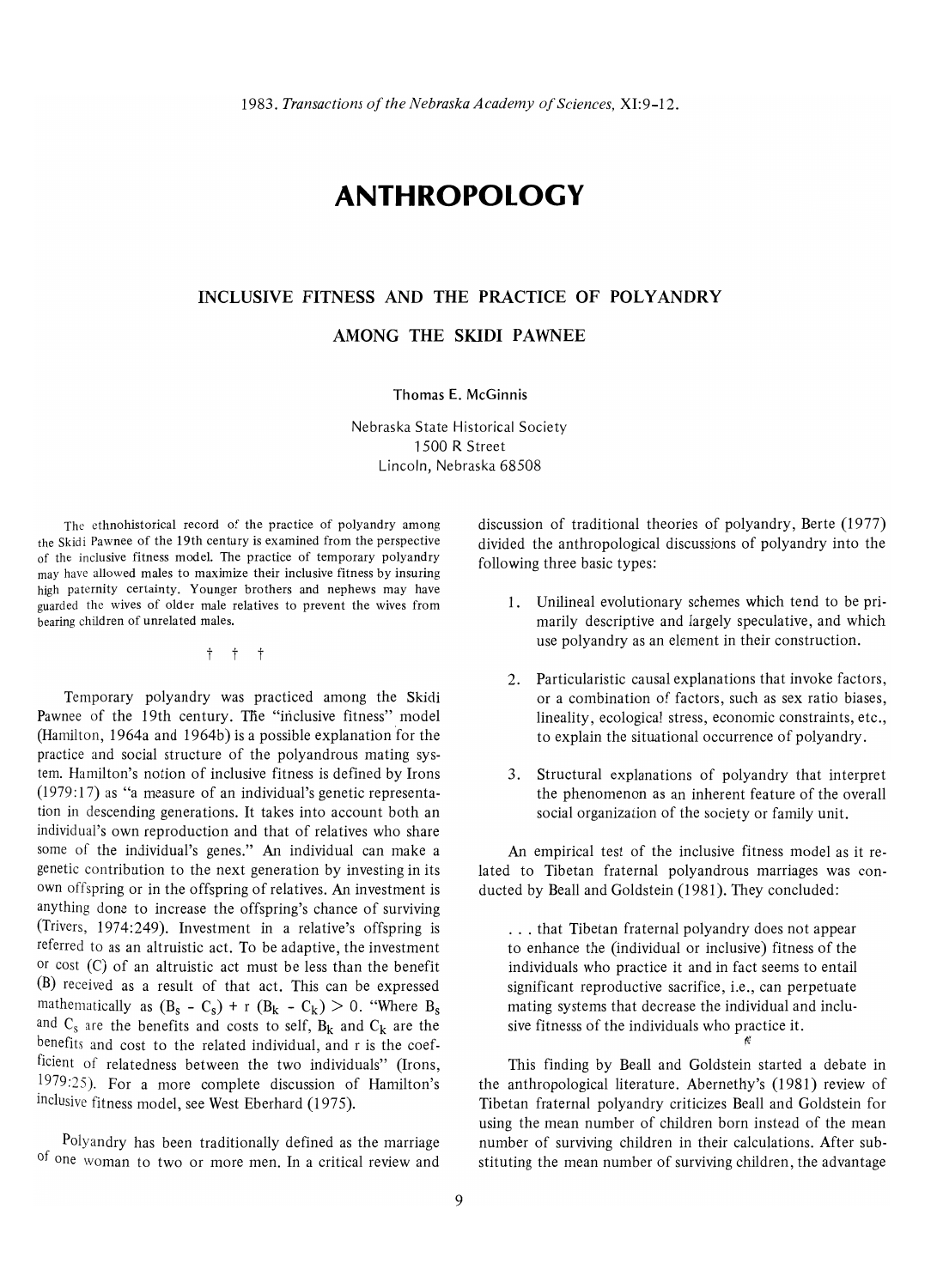of monogamously married males is not as great. Abernethy went on to state that group selection is the proper way to view Tibetan polyandry, not individual selection.

In another review, Fernandez (1981) pointed out that in order to test the theory of kin selection data spanning several generations, instead of the one generation studied by Beall and Goldstein, would be required. Fernandez also pointed out that there are resource constraints on the size of the Tibetan population studied, and that polyandrous marriages may help to maintain a low birth rate.

In another review of Tibetan polyandry Weigel and Taylor (1982) stated that Beall and Goldstein used only population statistics in their study. To test the inclusive fitness model as it relates to polyandry, it is necessary also to have quantitative data on factors affecting individual choice. Weigel and Taylor concluded that sociobiology may "prove to be a relatively unusable theory for human behavior because it is difficult to test," but they rejected the notion that Beall and Goldstain have demonstrated that the theory is incorrect.

In the most recent review of Beall and Goldstein's position, Fleising (1982) addressed a problem with the inclusive fitness model. The problem centers on a reconciliation of two views of selection. One view is that selection favors the maximization of resource utilization, and the other view is that selection favors the optimization of reproductive fitness. Fleising contended that there must be a merger of aspects of optimal foraging theory and the inclusive fitness model.

These arguments are presented so the reader may be aware of the controversy surrounding the use of the inclusive fitness model to explain human polyandry. It is beyond the scope of this paper to make another empirical test of this model. Within the limits of the data available it may be useful to apply the model to the polyandry practiced by the Skidi Pawnee.

In the 19th century the Pawnee practiced village endogamy (Dorsey, 1906:71; Lowie, 1935:90; Dorsey and Murie, 1940: 75, 97). However, marriage did occur outside of the village on rare occasions (Lowie, 1935:90). Chastity among women was very important before marriage (Dorsey, 1906:73; Dorsey and Murie, 1940:96-97) and fidelity after marriage was of equal importance. The only reason cited for divorce among the Pawnee was infidelity on the part of women (Dunbar, 1880:267; Grinnell, 1891 :279; Dorsey, 1906:73; Dorsey and Murie, 1940:101).

The Pawnee practiced levirate marriage (Grinnell, 1891: 279; Lesser, 1930:99; Dorsey and Murie, 1940:85) and sororal polygyny (Dorsey and Murie, 1940:84). The man indicated at the time of marriage to the oldest sister if he intended to marry her younger sisters as well (Lesser, 1930:99).

Pawnee kin relationships were very fluid and not at all rigidly structured (Weltfish, 1965). A form of temporary polyandry was sometimes entered into between brothers and between uncles and their nephews (sister's sons) as long as they were friends and would not become jealous (Dorsey and Murie, 1940:85). The polyandrous relationship lasted several years (Dorsey and Murie, 1940:85), from the time the younger brother or nephew reached puberty until the time of his marriage to another woman. The younger brother or nephew upon reaching puberty moved into the household of his older brother or maternal uncle. Some Pawnee say that the older brother would allow his younger brother to have sexual relations with his wife after he had demonstrated his bravery and prowess on the warpath (Lesser, 1930:99). From the perspective of the male, it would appear that any polyandrous relationship constitutes an altruistic act, i.e., benefiting another male's Darwinian fitness and decreasing his own fitness. However, when looked at from the perspective of the inclusive fitness model, under favorable circumstances, the very act may improve his inclusive fitness. The Pawnee man (older brother or maternal uncle) may in fact be improving his inclusive fitness even though he may be lowering his Darwinian. fitness. In order for Pawnee polyandry to be adaptive (i.e., non-altruistic, and maximizing the inclusive fitness of the older male), the formula  $(B_s - C_s) + r (B_k - C_k) > 0$  (Irons, 1979: 25) must apply. In this application,  $B_s$  equals the benefit that the older male receives in terms of inclusive fitness, i.e., passing genes to the next generation.  $C_s$  equals the cost to the older brother or uncle in terms of Darwinian fitness. The cost to the older male in this relationship is allowing his wife's reproductive capacity to be utilized by his younger male relative.

A Pawnee woman, on the average, had four children. No birth control was practiced and the reason for the small number of children was long lactation periods (Dunbar, 1880: 266-267).

According to Weltfish (1965), paternity determination was biologically calculated by the Pawnee, and children with unknown biological fathers were social outcasts. In the following passage, Weltfish (1965:17-18) related how the biological determination was accomplished:

... The Pawnee were very literal about fatherhood. For a child to be accepted in the community with any decent status, its physiological father must be known. In any given month from one menstrual period to the next, a woman had to confine her sexual activities to one man only, and when she was aware through the cessation of menstruation that she had conceived, she was required to notify the man and point out on what occasion of intercourse together the child was conceived. The man was then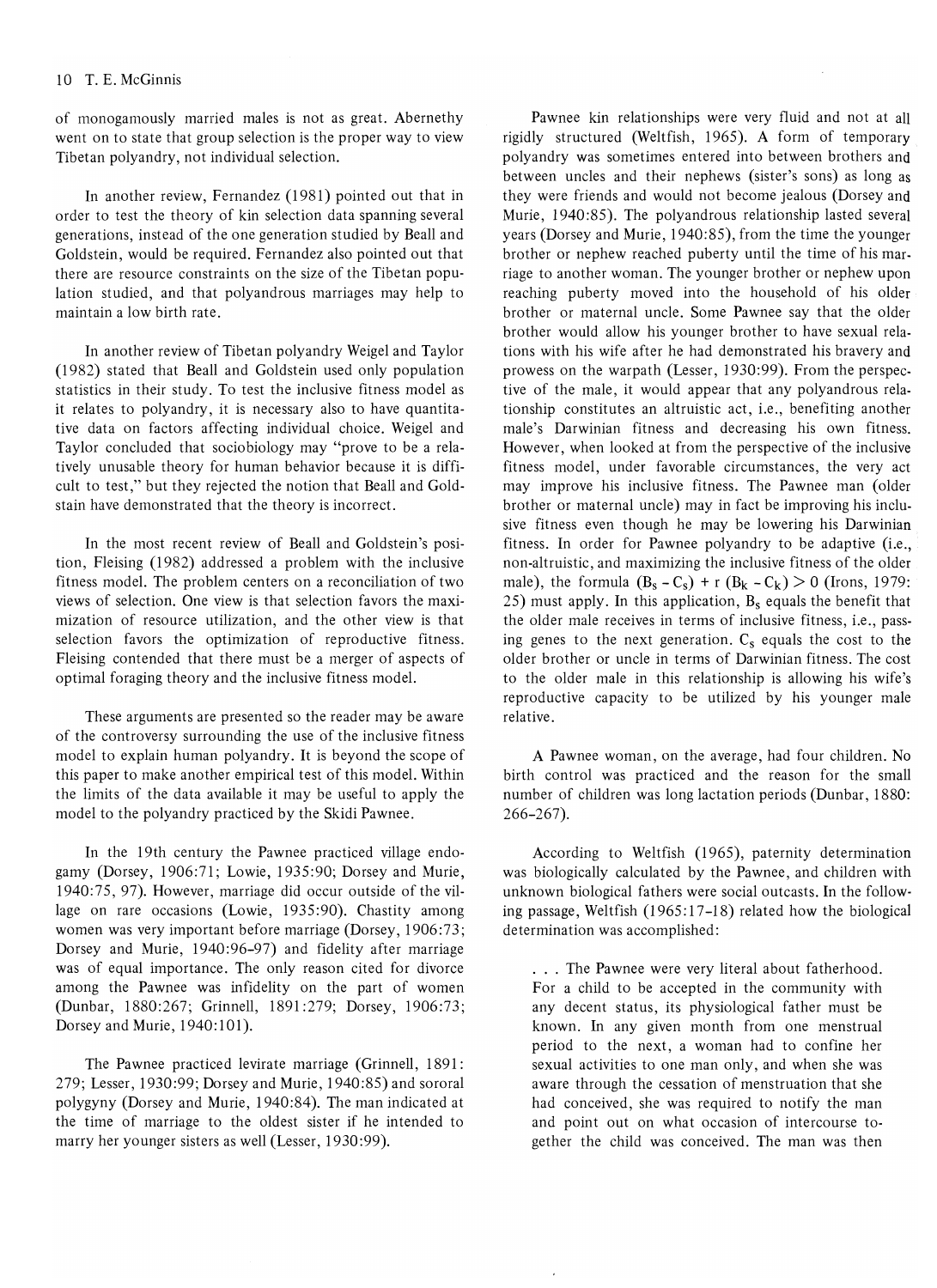obligated, until the child reached full maturity of eighteen or more, to provide it with fresh meat in whatever household it might be residing and in other ways to be concerned with its wellbeing. A woman who departed from this iron-clad rule was unable to convince a man of his paternity, and her child would then be a social outcast. ...

This passage demonstrates that certainty of paternity was high among the Pawnee. The older male in the polyandrous relationship would know which children were his and which were fathered by the brother or nephew.

The number of children a younger brother or nephew might have had by an older brother's or maternal uncle's wife is unclear. However, the following passage from Weltfish (1965 :40) indicates that older brothers did not take responsibility for a child fathered by a younger brother:

... The chief (Leading Chief) believed that the baby was not his own but that of his younger brother, and when it was born he took the infant by the legs and was about to dash its head against a tree, when Victory Call rescued the baby....

It would be fair to say that the cost in terms of Darwinian fitness to a man could be substantial if a brother or nephew had a child by one of his wives, since a woman might have been expected to have only four children in her lifetime. However, because the biological father was responsible for providing protein to his child for at least 18 years, the investment of the older male in the children of his wife or wives that were fathered by younger brothers or nephews would be reduced. Because the Pawnee were matrilocal (Fletcher, 1907:215; Lesser, 1979:263), all of these children probably resided in the household of the older male. It could be assumed that the older male probably made an investment in the children because of their close proximity. However, the iron-clad paternity determination probably resulted in his investment not being as great as in the children he had fathered.

Under the polyandrous relationship, all of the older brother's or maternal uncle's wife's children would be related to the older brother. If he fathered one of his wife's children, he would be related to that child by 1/2 genetically. If one of his wife's children was fathered by a full brother, that child would be related to the older brother by 1/4. If a half brother fathered one of his wife's children, it would be related to the older brother by 1/8. Children fathered by the son of a full sister would be related to the maternal uncle by 1/8, and those fathered by the son of a half sister would be related to the maternal uncle by 1/16. The offspring of an older brother's wife would always be related to the husband by 1/2 (if he

was their father) to 1/16 (if they were fathered by the son of a half sister.

There was a possible advantage to the older male in the polyandry practiced by the Pawnee. From early childhood, a younger brother was taught to think of his older brother's wife as his wife (Lesser, 1930:99 and 1979:265). Whenever his older brother was away from the village for an extended period, the younger brother was sent by his parents to care for his older brother's wife. In this pattern of behavior, the younger brother may have served as a guard against other males outside of the polyandrous relationship inseminating an older brother's wife. According to Lesser (1981, personal communication), this was never expressed as a reason for the behavior by the Pawnee. Whether or not the Pawnee consciously thought of it as a reason makes little difference because it still could have fulfilled the function of insuring that males unrelated to the brothers did not have sexual access to the wife.

As mentioned previously, Pawnee men were very guarded about access to their wives. Sexual promiscuity in wives was a very serious matter and a Pawnee woman could be killed for such a transgression (Grinnell, 1891:279).

It is now possible to write in some qualitative values to the formula  $(B_s - C_s) + r (B_k - C_k) > 0$ . B<sub>s</sub> equals the benefits to the older male.  $B_s$  equals guardianship of this wife while he is away from the village to insure paternity certainty.  $C_s$ equals the cost to the older male.  $C_s$  equals the possibility of his wife having a child by the younger male. The coefficient of relatedness is r and equals  $1/2$  (for a full brother) to  $1/8$  (for the son of a half sister). B<sub>k</sub> equals the benefit to the younger male.  $B_k$  equals the possibility of fathering a child by the older male's wife.  $C_k$  equals the cost to the younger male.  $C_k$  equals providing meat to the child he may have fathered. So the formula would read: (paternity certainty - wife have a child by the younger male)  $+1/2$  to  $1/8$  (fathering a child providing meat to the child)  $> 0$ .

Unfortunately it is not possible to quantify the values to solve the equation.

#### **CONCLUSION**

An inclusive fitness model is offered as a possible explanation of the practice of temporary polyandry among the Pawnee.

For the practice of polyandry to be adaptive for the older brother or uncle, he would have to be absent for long periods. In this way, he would receive the benefits of the younger brother's or nephew's guardianship of his wife. The model, then, predicts long periods of absence on the part of the males.